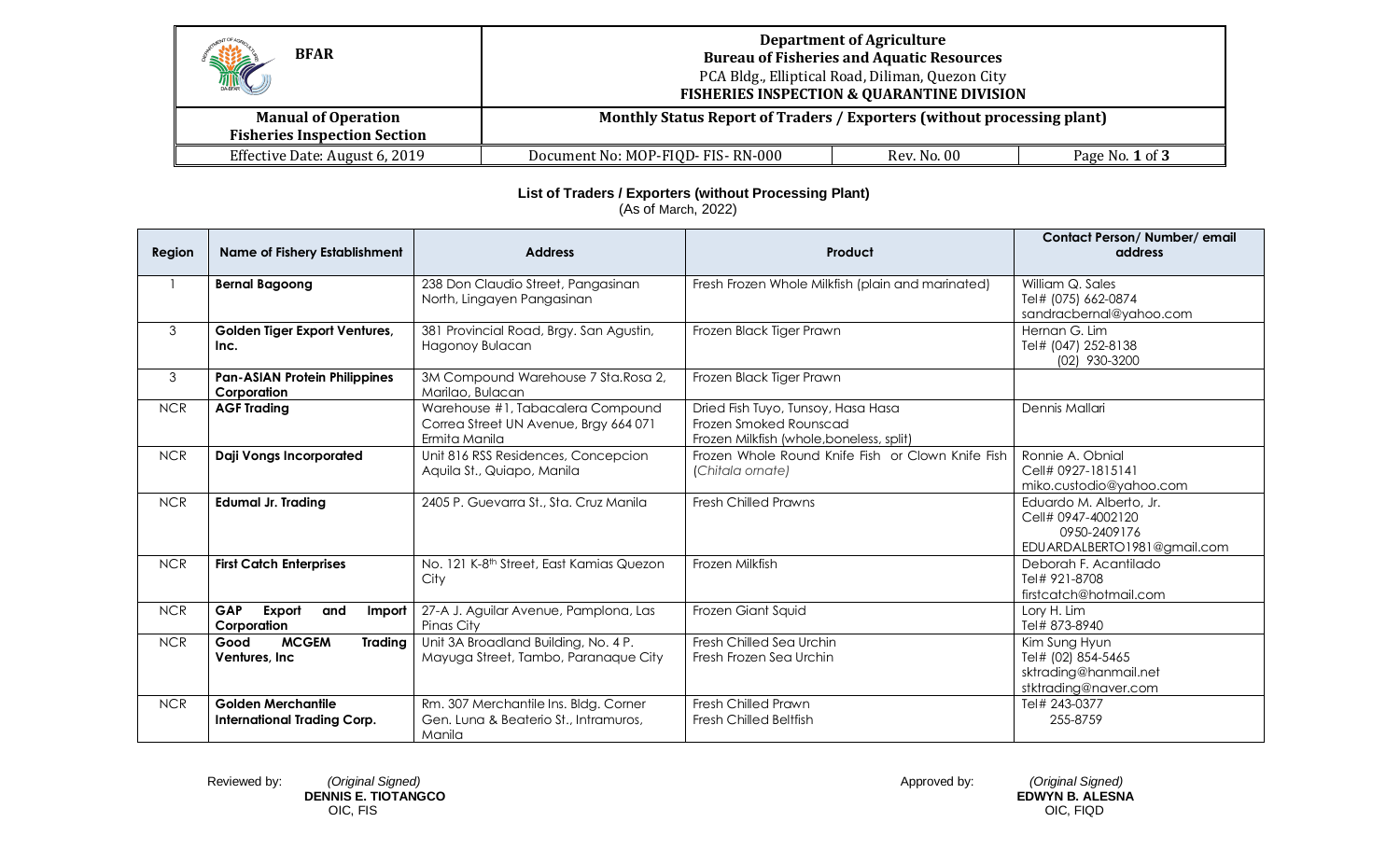| THE<br><b>BFAR</b>                                                | <b>Department of Agriculture</b><br><b>Bureau of Fisheries and Aquatic Resources</b><br>PCA Bldg., Elliptical Road, Diliman, Quezon City<br><b>FISHERIES INSPECTION &amp; QUARANTINE DIVISION</b> |             |                 |
|-------------------------------------------------------------------|---------------------------------------------------------------------------------------------------------------------------------------------------------------------------------------------------|-------------|-----------------|
| <b>Manual of Operation</b><br><b>Fisheries Inspection Section</b> | Monthly Status Report of Traders / Exporters (without processing plant)                                                                                                                           |             |                 |
| Effective Date: August 6, 2019                                    | Document No: MOP-FIQD- FIS-RN-000                                                                                                                                                                 | Rev. No. 00 | Page No. 2 of 3 |

| <b>NCR</b> | <b>JHL Import and Export</b><br>Corporation                  | Unit 256 Cityland 8, #98 Gil Puyat Avenue,<br>Makati City                                         |                                                                                                                                                                          |                                                                                                                                      |
|------------|--------------------------------------------------------------|---------------------------------------------------------------------------------------------------|--------------------------------------------------------------------------------------------------------------------------------------------------------------------------|--------------------------------------------------------------------------------------------------------------------------------------|
| <b>NCR</b> | Kaelen Phils. Inc.                                           | 523 Craig Extension Sampaloc, Manila                                                              | Dried and Smoked Products                                                                                                                                                | Shirley Alzula<br>Tel# 740-5148<br>kaelenphils@gmail.com                                                                             |
| <b>NCR</b> | Kasea Manila Food Trading                                    | 9406 Urma Drive, Airport Village, Vitalez,<br>Paranaque City                                      | Fresh Chilled Tiger Prawn                                                                                                                                                | Ivy Lorraine R. Suganuma<br>Tel# 630-9242<br>618-3920<br>anvi.navarro@gmail.com<br>yuukiryu29@gmail.com                              |
| <b>NCR</b> | <b>Khowoong International</b><br>Corporation                 | Unit 256 Cityland Condominium 8, #98<br>Sen. Gil Puyat Avenue, Makati City                        | Smoked Milkfish                                                                                                                                                          |                                                                                                                                      |
| <b>NCR</b> | <b>Mega Fishing Corporation</b>                              | 70 Sgt. Esguerra Avenue, South Triangke,<br>Quezon City                                           | Canned Sardines (in tomato sauce/chili/Spanish<br>style/natural oil)<br>Pouched Sardines (in tomato sauce and chili<br>sauce)<br><b>Bottled Sardines (Spanish style)</b> | Janet Besagas<br>Tel# 888-8600                                                                                                       |
| <b>NCR</b> | North Ridge Foods Import and<br>Export Inc.                  | No. 27 21st Avenue, Cubao, Quezon City                                                            | Canned Squid                                                                                                                                                             | Jocelyn Solano<br>Tel# 376-2009<br>376-2003<br>438-2590<br>northridge8@gmail.com                                                     |
| <b>NCR</b> | <b>Oceancell Trading</b><br><b>International Corporation</b> | 478 San Fernando Street, Binondo Manila                                                           | Frozen Abalone<br><b>Dried Sea Cucumber</b>                                                                                                                              | Arceli T. Bernardino Wong<br>Tel# 242-0212<br>247-4414<br>846-6482-83<br>Cell# 0999-5631130<br>0977-8098741<br>lupornillos@gmail.com |
| <b>NCR</b> | Phattaredej Philippines Co.,<br>Inc.                         | Unit 506 West City Plaza Building, 66 West<br>Avenue, Quezon City                                 | Fresh Chilled Prawn                                                                                                                                                      | Filbert B. Girado, Jr<br>Tel# 909-5685<br>phattaradej.philippines@gmail.com                                                          |
| <b>NCR</b> | <b>Philippines Finestfoods</b><br>Corporation                | Unit A-201, KB-VFB Plaza, Peterbilt<br>Compound, Veterans Center, Western<br>Bicutan, Taguig City | Fresh Chilled Prawn                                                                                                                                                      | Keil Christian E. Aguilar<br>Tel# 503-2452<br>pbofood@gmail.com                                                                      |
| <b>NCR</b> | <b>PSK Logistics</b>                                         | 65 JP Laurel Street New Marikina Subd.<br>Sta. Elena Marikina City                                | Frozen Milkfish                                                                                                                                                          | Jayson B. Carag                                                                                                                      |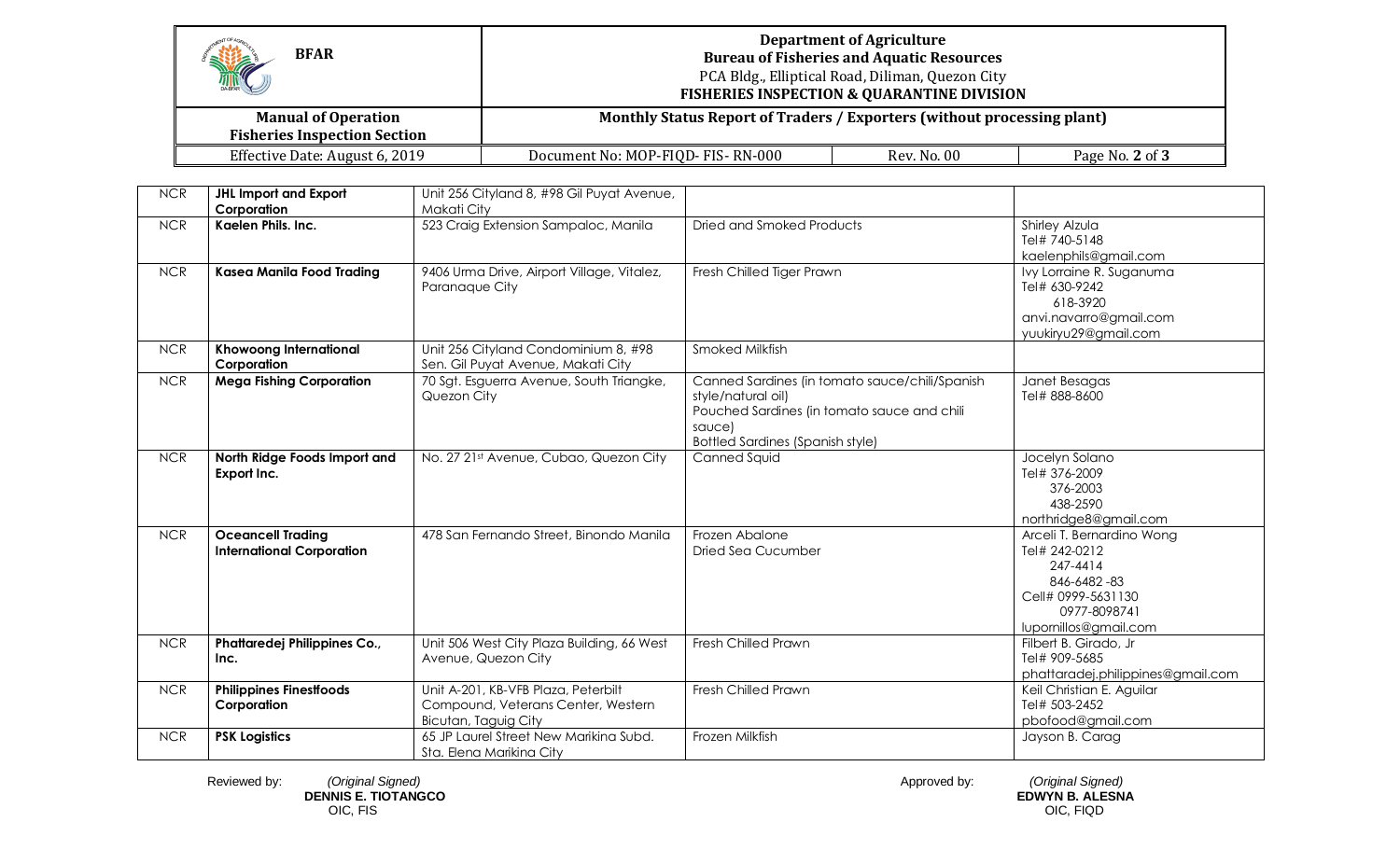| HE<br><b>BFAR</b>                                                 | <b>Department of Agriculture</b><br><b>Bureau of Fisheries and Aquatic Resources</b><br>PCA Bldg., Elliptical Road, Diliman, Quezon City<br><b>FISHERIES INSPECTION &amp; QUARANTINE DIVISION</b> |             |                 |
|-------------------------------------------------------------------|---------------------------------------------------------------------------------------------------------------------------------------------------------------------------------------------------|-------------|-----------------|
| <b>Manual of Operation</b><br><b>Fisheries Inspection Section</b> | Monthly Status Report of Traders / Exporters (without processing plant)                                                                                                                           |             |                 |
| Effective Date: August 6, 2019                                    | Document No: MOP-FIQD- FIS-RN-000                                                                                                                                                                 | Rev. No. 00 | Page No. 3 of 3 |

| <b>NCR</b> | <b>RAV Angel Inter Trading</b>                        | Room 207-LNS, Bldg., 1414 Roxas Blvd.,<br>Ermita Manila                                | Frozen Whole Round Knife Fish or Clown Knife Fish<br>(Chitala ornate)           | Jennyrose Suarez<br>Tel# 521-6375                                                               |
|------------|-------------------------------------------------------|----------------------------------------------------------------------------------------|---------------------------------------------------------------------------------|-------------------------------------------------------------------------------------------------|
|            |                                                       |                                                                                        |                                                                                 | 524-4564<br>ranangel2006@gmail.com<br>ruby@ravangel.com                                         |
| <b>NCR</b> | R.E.A.L. Prime Seafoods Supply                        | 33-A United Nation Street, Betterliving<br>Subdivision, Paranaque City                 | Fresh Chilled Yellowfin Tuna                                                    | Tel# 729-1795<br>renante.alcazar@realprim<br>eseafoodssupply.com                                |
| <b>NCR</b> | <b>Sientrade Corporation</b>                          | 504 Guerrero St., cor. Makati Ave.,<br>Makati, Metro Manila                            | Fresh Frozen Milk fish and Tilapia<br>Fresh Chilled Milkfish and Tilapia        | Tel# 02-8897-9519<br>Mobile # 09171458151<br>aprojack@hotmail.com;<br>seintradecorp@hotmail.com |
| <b>NCR</b> | <b>Smartcop Pilipinas, Inc.</b>                       | U-505 Amberland Plaza Condo, Julia<br>Vargas, San Antonio, Pasig City                  | Fresh Chilled Tuna (whole, loin, cuts)<br>Fresh Frozen Tuna (whole, loin, cuts) |                                                                                                 |
| <b>NCR</b> | <b>Sunnybing International Trading</b><br>Corporation | Suite 401, Midland Mansion, 839 Arnaiz<br>Legaspi Village Makati                       | Frozen Squid                                                                    | Jose T. Valencia<br>Tel# 817-8840<br>rio1300@gmail.com<br>es_patling@yahoo.com                  |
| <b>NCR</b> | Y's & Rich Enterprises                                | #58-2 Saudi Arabia St. Better Living<br>Subdivision Brgy. Don Bosco, Paranaque<br>City | Fresh Chilled Yellowfin Tuna (Gilled & Gutted)                                  |                                                                                                 |
| <b>NCR</b> | <b>Nemie B Seafood Trading</b>                        | 01 Sampaguita St., Pingkian 3, Pasong<br>Tamo, Quezon City                             | Fresh Chilled Tuna and Shrimp                                                   | Ramon Bermejo<br>09399186877/09178518609<br>027903-4467                                         |
| <b>NCR</b> | <b>Hansa Trade Business</b><br>Corporation            | 50F U50-E East Orchard Residences,<br>Masankay St., Brgy. 262, Tondo, Manila           | <b>Dried Seaweeds</b>                                                           | Sarah Jane Chua Lu<br>hansatradebusiness@gmail.com<br>09328868202<br>09159623477<br>09388688202 |
| 4A         | <b>Ashbel Homemade Food</b><br><b>Products</b>        | #86 Main Avenue Pacita 2, San Padro<br>City Laguna                                     | Frozen Whole Round Knife Fish or Clown Knife Fish<br>(Chitala ornate)           |                                                                                                 |
| 4A         | May Exports Phil. Inc.                                | Warehouse No.1 Calamba Premiere<br>International Park, Brgy. Batino, Calamba<br>Laguna | Fresh, Frozen, Chilled Milkfish and Tilapia                                     | Rajmal Rafeeque<br>Tel# (049) 545-3723<br>sales@mayexports.com.ph                               |
| 4A         | <b>Verdecom International</b><br>Corporation          | 2F RC & Sons Commercial Bldg.,<br>Circumferential Road, San Roque,<br>Antipolo Rizal   | <b>Dried Fishery Products</b>                                                   |                                                                                                 |